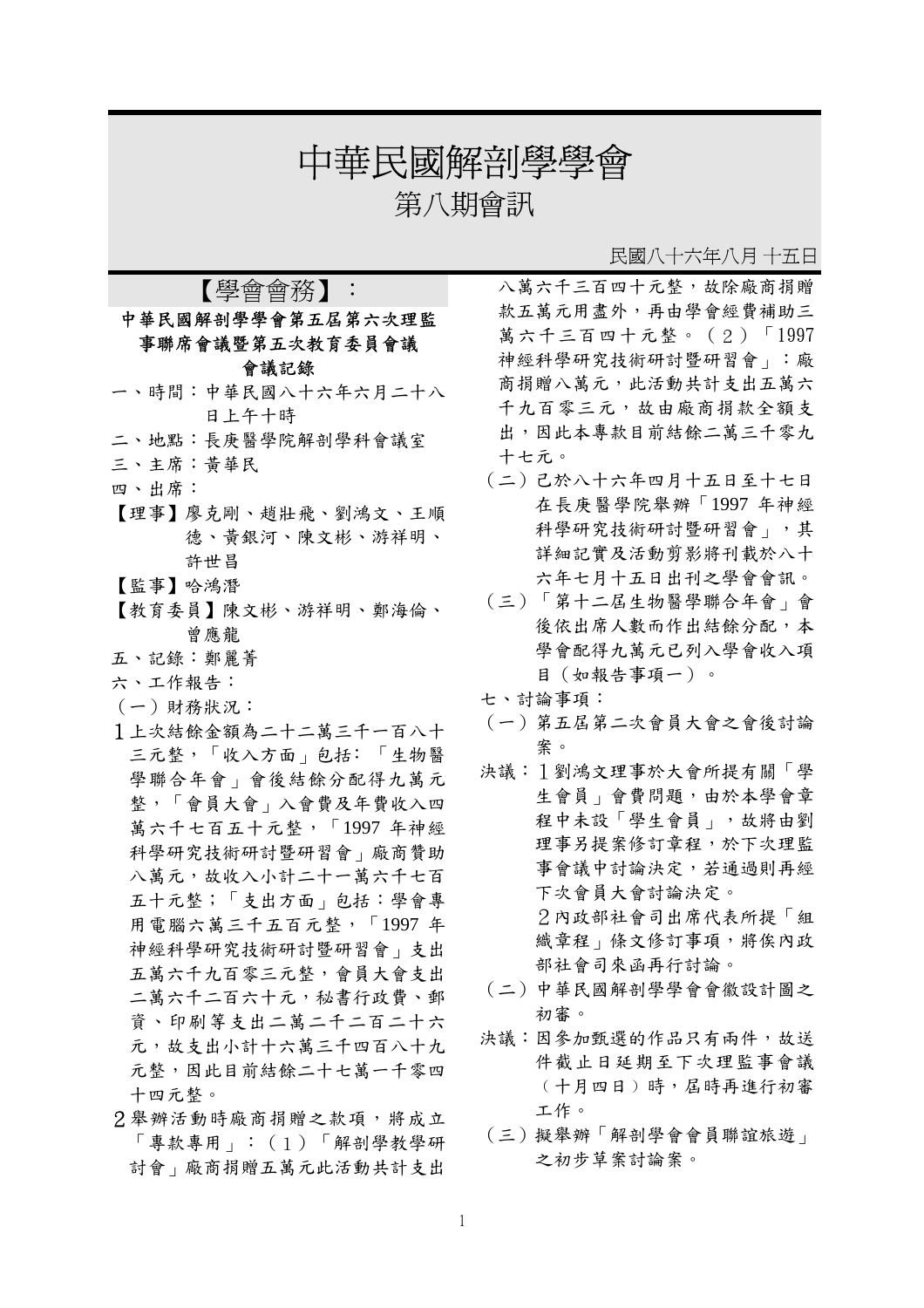- 決議:擬於八十六年八月四、五日于東北 角、宜蘭地區二日遊,會中決議交 通費用由學會補助,而住宿、伙食 及保險費由會員自付,詳細行程、 費用計算、報名方式等內容,請廖 克剛理事擬案執行。
- 附註:由於行程安排上的配合,聯誼旅遊 將改於八月十八、十九日舉行,詳 細行程與報名表將於近日內發函通 知會員。
- (四)擬與國家衛生研究院舉辦「學術研 討會」之初步草案討論案。
- 決議:由趙壯飛理事擬案辦理,由各校派 一名共同討論,國防—劉江川主 任、台大—溫振源教授、陽明—游 祥明主任、北醫—吳慶祥副教授、 長庚—黃華民主任、慈濟—曾應龍 主任、中山—廖克剛副教授、成 大—沈清良教授、中國—高田主 任、高醫—劉克明教授、台中榮 總—郭重雄教授等共同策劃。
- (五)決定下次理監事聯席會議時間。
- 決議:擬定於八十六年十月四日﹙星期 六﹚上午十點三十分于台大解剖學 科會議室舉行。
- 八、臨時動議:
- (一)修訂「組織學」「胚胎學」名詞之 提案。
- 決議:由劉鴻文理事主持、擬定施行辦 法,邀請各校派代表共同討論審定 「組織學」「胚胎學」名詞。
- (二)於組織章程修訂設置「學生會員」 前,補助學生出席生醫聯會暨解剖 學會會員大會之提案。
- 決議:由劉鴻文理事草擬辦法,於下次理 監事會議中討論。
- (三)鼓勵研究生參與論文口頭報告,於 生醫聯會第一天上午舉辦「研究生 論文口頭報告競賽」之提案。
- 決議:由趙壯飛與王順德兩位理事草擬辦 法,於下次理監事會議中討論。

【台灣大學醫學院】:

- 1. 盧國賢老師自8月1日起接任醫學院學務 分處主任。
- 2. 王淑美老師自8月1日起接任解剖學科主 任兼解剖學研究所所長。
- 3. 曾國藩老師升等為教授。
- 4. 陳文彬老師擬於86年8月至87年7月期間 前往荷蘭 University of Utrecht, Departemnt of Cell Biology (School of Medicine)進行研究。
- 5. 呂俊宏老師於6月22日喜獲麟兒。

【陽明大學醫學院】:

宋晏仁老師自8月1日起接任解剖學科主任 兼解剖學研究所所長。

【國防醫學院】:

徐佳福老師已於美國耶魯大學取得解剖學 博士學位,返台擔任助理教授。

【台北醫學院】:

張秋雲老師於6月喜獲麟兒。

【成功大學醫學院】:

- 1. 楊西苑老師自8月1日起轉任台大動物 學系教職。
- 2. 簡基憲、李世雄二位老師至台大醫學 院解剖所進修,於6月1日起暫返校復 職。

【高雄醫學院】:

- 1. 陳世杰老師自8月1日起接任解剖學科主 任。
- 2. 馮琮涵博士加入本科教學及研究行列。
- 3. 暑假期間,本院原綜合實驗大樓即將整 修,原來位於地下室之解剖學實習室將 搬到六樓;組織學實驗室與微生物學實 驗室,寄生蟲實驗室將搬到五樓(生物 用途之顯微鏡則放置五樓,集中管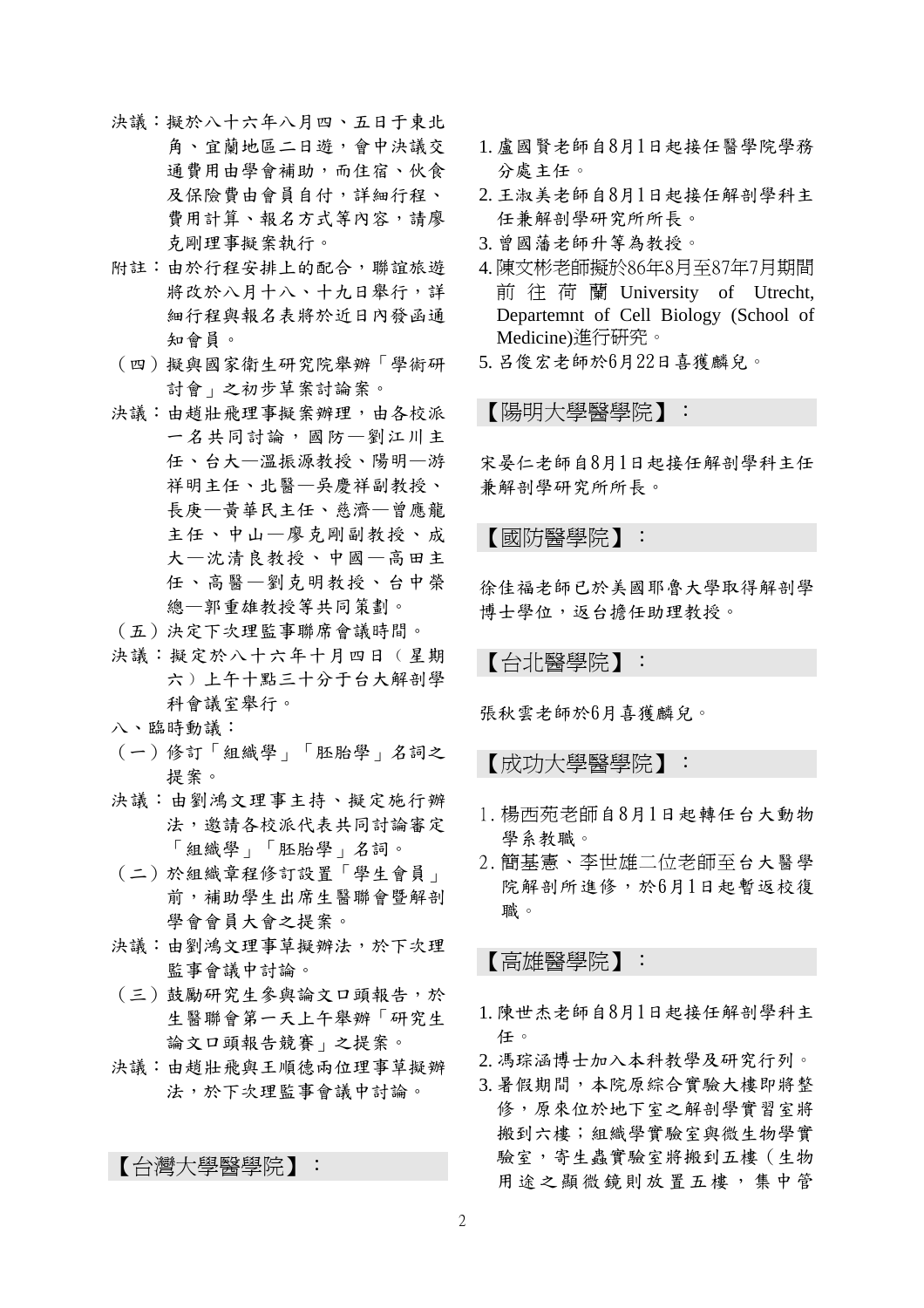理);獻體貯存室、骨箱與標本仍然放 在地下室。

【慈濟醫學院】:

賴昆城老師於6月22日喜獲麟兒。

### 【長庚大學醫學院】:

- 1. 本校自8月1日起升格改制為長庚大學。
- 2. 本校基礎醫學研究所博士班自八十六學 年起奉准成立,並於8月12日辦理招生 考試,預計錄取五名。
- 3. 鄭授德老師自8月1日起接任解剖學科主 任。
- 4. 歐陽品老師於7月7日喜獲麟兒。

# 【國內外求才消息】:

長庚大學醫學院解剖學科擬徵求 2-4 名助 理教授級教師,從事解剖相關之教學與研 究。1)資格:凡民國四十六年八月一日以 後出生(未滿四十歲),具國內外解剖學相 關系所之博士學位者。2)應徵辦法:請備 妥個人學經歷資料乙份、論文著作抽印本 或影印本、及至少兩份推薦函,以掛號 寄:桃園縣龜山鄉文化一路 259 號 長庚 大學醫學院解剖學科 轉解剖學科教師徵 求委員會召集人歐陽品收 詳情請洽長庚大學醫學院解剖學科 聯絡電話:03-3283016 轉 5267 傳真專 線:03-3287367 截止日期:八十六年十 一月一日(以郵戳為憑)。

#### **Postdoctoral Research Position**

This position can be started as early as anytime and could be up to two years. The annual salary is US\$25,000 plus health benefits. The purpose of our program is to boot up our department's research productivity. The only job description is to do good research and give a departmental seminar each year. In my laboratory, I have different research projects that may interest someone that you know and are good in

research. The research projects include the ones on (1) the study of genetic difference of corticotropin-releasing factor (CRF) content and CRF mRNA in the hypothalamus and amygdala of alcohol preferring (P) rats and alcohol-nonpreferring (NP) rats; (2) the study of genetic differnce of GABA-a receptor subunit mRNA in the brain of P and NP rats; (3) the study of genetic differnce of neuropeptide Y (NPY) content and NPY mRNA in the brain of P and NP rats; (4) GTP protein binding and nitric oxide synthase in the brain of SHR and WKY rats; (5) the study on caloric restriction on longevity: an NPY hypothesis; (6) Role of the locus coeruleus on stressinduced depression; and (7) Role of the amygdala in anxiety of P rats (vs. NP rats). The immunocytochemical(IMC) localization, EM IMC, receptor binding method, radioimmunohistochemical method, as well as simple behavior methods such as the plus-maze for anxiety, and forced swimming for depression will be used. Of course, not all of the above-mentioned projects will use all of these techniques and/or methods, as you can tell from the project titles But the most important method is the concept of the IMC. Therefore, a person that you know has an experience on the IMC will be excellent, with EM-IMC will be superb. Or a scientist who has his/her own idea. I would also like to know more about it. If the project which is not too far or too remote from my own research scope, I may be able to consider it. For detailed information please contact: Dr. Bang H. Hwang Department of Anatomy MS-259 Indiana University School of Medicine 635 Barnhill Dr. Indianapolis, IN 46202, USA Tel: 1-317-274-5016 Fax: 1-317-278-2040 E-mail: hwang@anatomy.inpui.edu

## 【國內外學術會議】:

中華民國基礎神經科學學會會員大會及新 知研討會,將於10月4日假國防醫學院舉